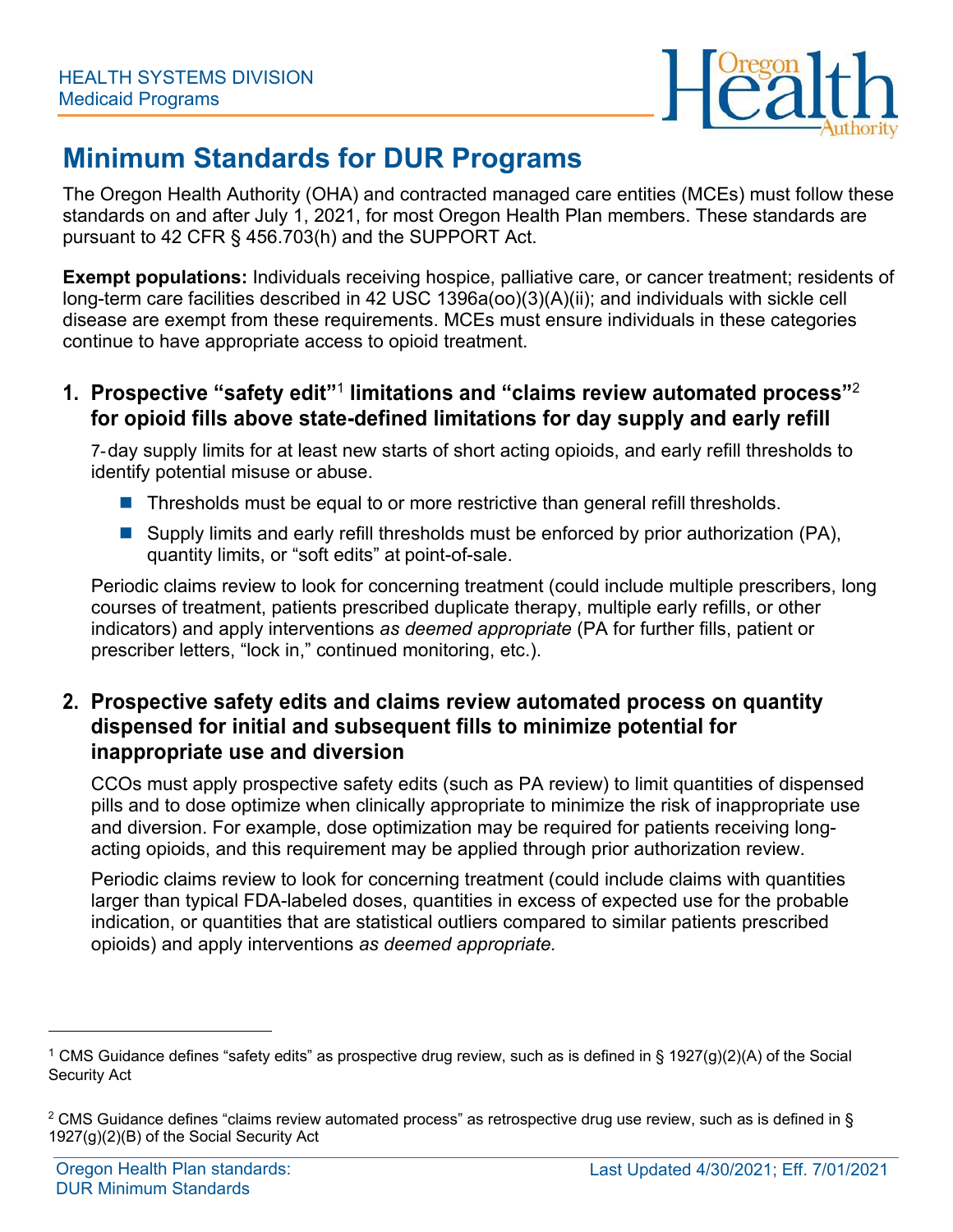### **3. Prospective safety edits and claims review automated process for therapeutically-duplicative initial and subsequent opioid prescription fills**

CCOs must apply a point-of-sale alert ("soft edit" or "hard edit") that requires pharmacist or prescriber review when the claims system detects clinically significant overlapping opioid treatment. Alert must be overridable so there is minimal interference with appropriate therapy, such as through NCPDP DUR/PPS codes or through MCE or PBM review and authorization.

Periodic claims review to look for concerning treatment (could include patients with concurrent prescriptions for more than one type of opioid [short and long-acting opioids or use of multiple molecular entities] or patients with concurrent opioid prescriptions from multiple providers) and apply interventions as deemed appropriate.

### **4. Prospective safety edits and claims review automated process for a statedefined maximum daily morphine equivalent for treatment of chronic pain**

90 morphine equivalents daily (MED) for at least short acting opioids, applied at least to individual prescriptions and enforced by prior authorization, quantity limits, or "soft edits" at point-of-sale. Edits must apply to initial refills and refills, though method of enforcement may differ.

Periodic claims review to look for concerning treatment (could include high cumulative MED, rapid recent increase in MED, or other indicators) and apply interventions *as deemed appropriate*  (patient or prescriber letters, "lock in," continued monitoring, etc.).

### **5. Claims review automated process that monitors when a client is concurrently prescribed opioids and benzodiazepines or antipsychotics**

MCEs must use the "push" list of mental health carve out drug claims to identify concerning concomitant opioid/benzo or opioid/antipsychotic treatment, and apply interventions *as deemed appropriate* (PA further fills, patient or prescriber letters, "lock in," continued monitoring, etc.).

#### **6. Prospective safety edits and claims review automated processes to identify when a patient is prescribed an opioid after a recent diagnosis of opioid use disorder (OUD) or a prescription used to treat OUD**

MCEs must apply an automated point-of-sale edit or a manual opioid PA review process to assess appropriate opioid use for patients being treated for OUD or who have a known recent diagnosis of OUD. This process must not interfere with OUD treatment and must not interfere with appropriate pain management for individuals with OUD.

Periodic claims review to look for concerning treatment (could include concomitant long-term opioid use in patients prescribed MAT, opioid prescriptions from multiple prescribers or in excess of state defined limits for patients with a diagnosis of OUD, multiple denied opioid prescriptions in patients with OUD) and apply interventions *as deemed appropriate*.